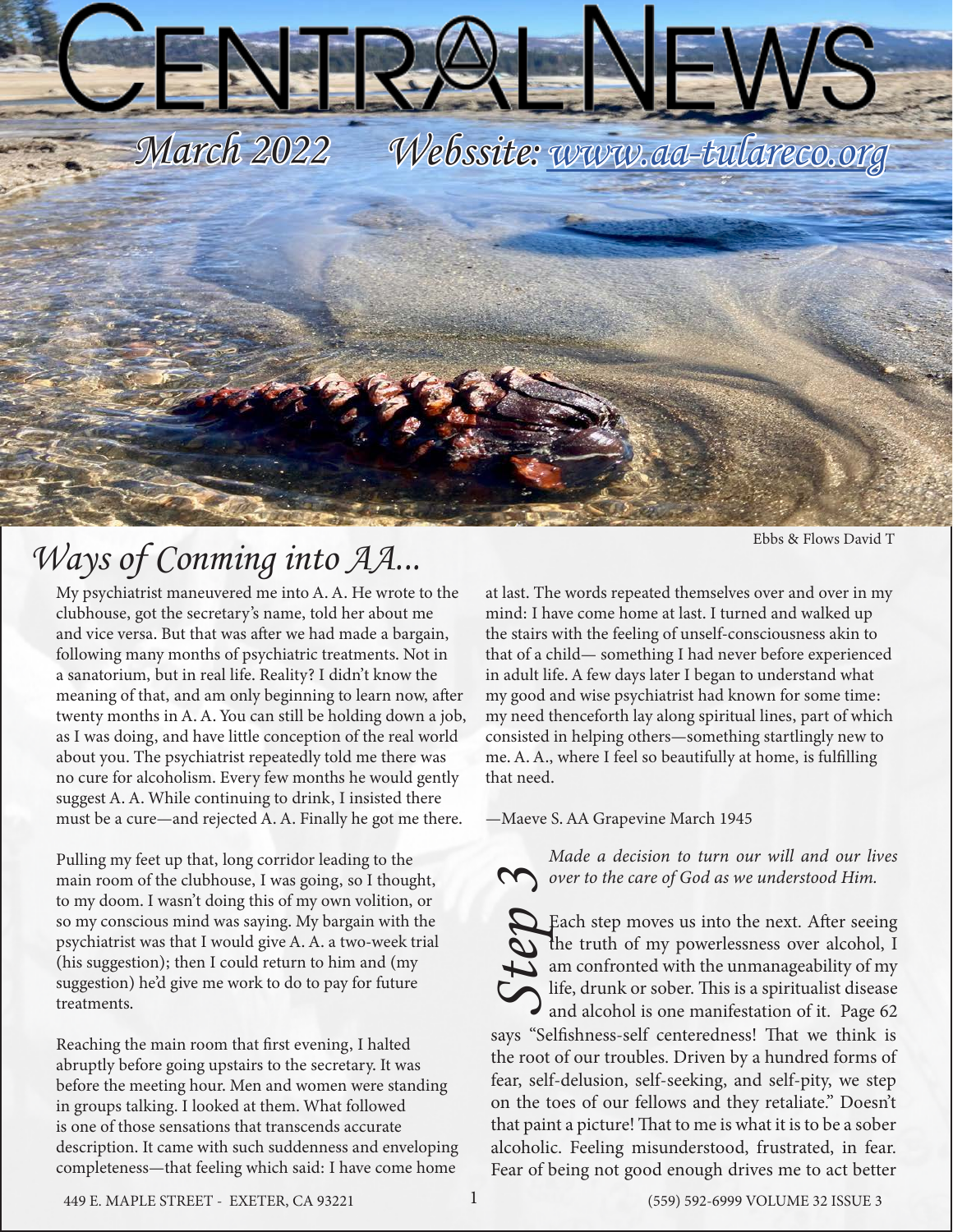than others. People can sense it and they retaliate. I get resentful. My alcoholic brain is constantly spinning a web of ideas of how others should behave and how they should treat me. If peopleare actually going along then I may not even know that I'm in fear or delusion, but more often they rebel or completely dismiss me and all of my wonderful plans.

The first requirement of Step Three is that we be convinced that any life run on self will could hardly be a success. By the time I got to this point in the process I had over thirty years of experience that showed me that there was not much I could control. My sponsor gave me some powerful step three considerations: Have I failed in making myself who I need me to be? Have I failed in making others who I need them to be? Have I failed in providing myself with what I need to be okay? Am I now willing that hereafter in this drama of life that God will be my director and that I will represent what God would have me be?

BTW if you are single there is nothing more attractive than someone allowing their prospective partner to be themselves while at the same time being what God would have them be!

Remember, this third step decision is only a decision. It is fulfilled in steps 10, 11, and 12 after cleaning house. God bless!

—Robert D

*desire to stop drinking*

The only requirement for A.A. membership is a<br>desire to stop drinking<br>I heard that Tradition 3 came about because a<br>particularly outlandish person wanted to join<br>a group, and later, members of the group were<br>concerned abou I heard that Tradition 3 came about because a particularly outlandish person wanted to join a group, and later, members of the group were concerned about the optics of allowing the person in. The time was 1937, and outlandish wasn't a welcome feature in society back then. A bunch of discussion was had, but at some point, Doctor Bob blandly said to the group "Isn't it time to ask ourselves What would the Master do in a situation like this? Would He turn this man away?"

A.A. was faced with the question: Which is more important? Our "reputation"? What people should think of us? Or is our our character more important?

Thus the foundation was set: we help any person who has a

desire to stop drinking.

If I have a desire to stop drinking, then I'm in, and no-one can throw me out no matter what other aspects there are to my life. Personally, I lead a pretty boring life. I have had a need to be a people pleaser my entire life, so my life just doesn't have much outlandishness to it. But I like that a tradition of Alcoholics Anonymous is inclusiveness; and it has been ingrained into our organization from it's very early days.

Later, there was a General Service Conference in 1974 where the subject of inclusiveness was hotly debated for two days straight. The inclusivity agenda item was passed with a 98.5% vote. At the end of the conference, a member offered a resolution: "It is a sense of The Conference that no A.A. group anywhere, should ever turn away any member at his first meeting."

With Tradition 3, the idea is that "Desire to stop drinking is all the individual needs." But it also defines us as a community: we are people who help each other to become sober and stay sober.

Here in A.A., we have a Responsibility Statement: When anyone, anywhere, reaches out for help, I want the hand of A.A. always to be there. And for that: I am responsible.

Tradition 3 is the invitation to every person with a drinking problem that we want to help. I love that about A.A.

—David G.

*Contributions*

| <b>Birthday Club</b>            |       |
|---------------------------------|-------|
| Pam <sub>B</sub>                | 12    |
| Nic V                           | 7     |
|                                 |       |
| <b>GRATEFUL GIVERS CLUB</b>     |       |
| <b>Members</b>                  | \$338 |
|                                 |       |
| <b>Individual Contributions</b> |       |
| Anonymous                       |       |
| <b>Anonymous</b>                |       |
| David G                         |       |
| <b>Jim K</b>                    |       |
| Doris P                         |       |
| <b>Shannon S</b>                |       |
|                                 |       |
| <b>Newsletter Contributions</b> |       |
| None                            |       |
|                                 |       |
| <b>Memorial Contribution</b>    |       |
| None                            |       |
|                                 |       |
|                                 |       |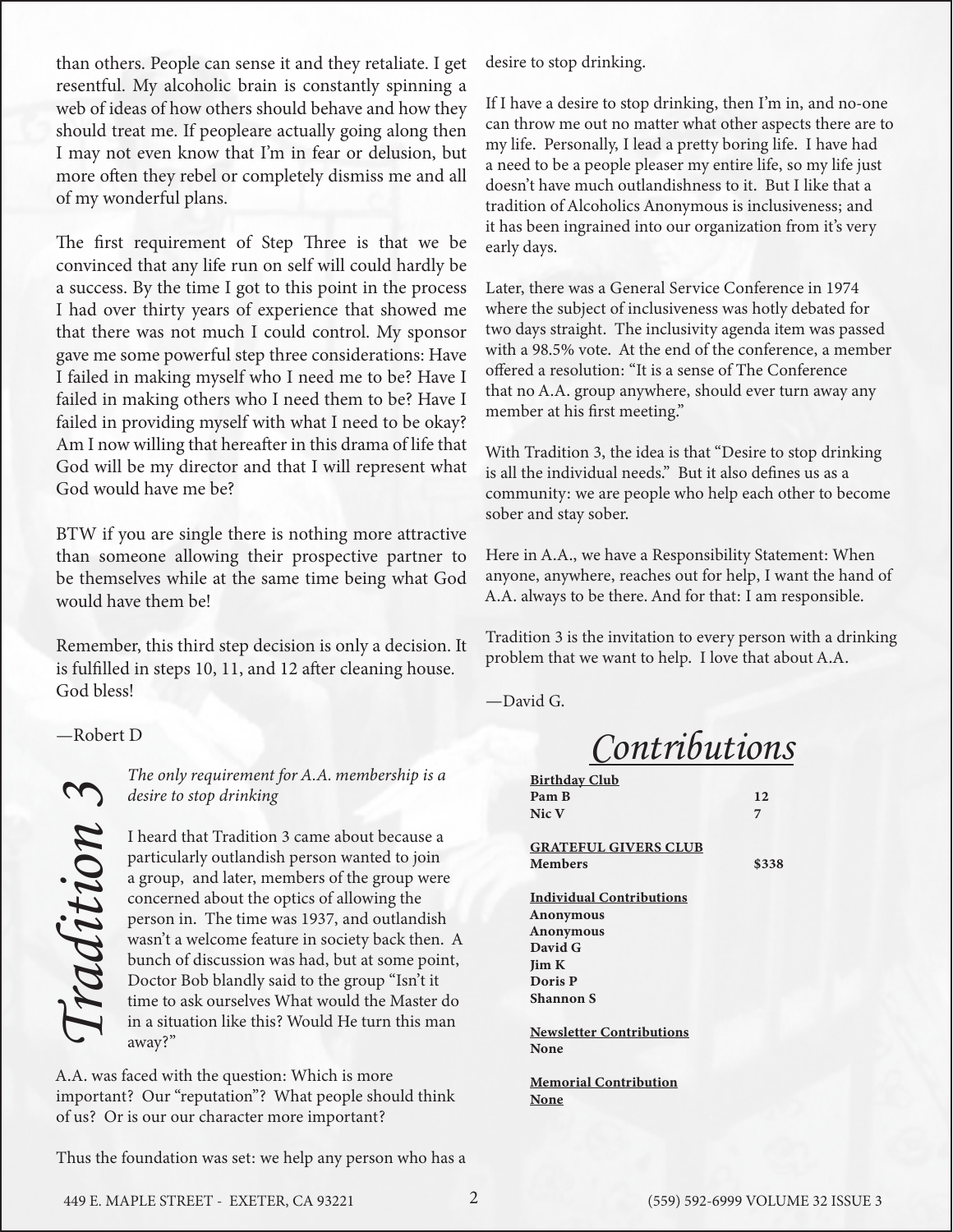## *Big Book Discussion*

## *March Discussion Topic*

AA Big Book Pg. 62

"So our troubles, we think, are basically of our own making. They arise out of ourselves, and the alcoholic is an extreme example of self-will run riot, though he usually doesn't think so. Above everything, we alcoholics must be rid of this selfishness. We must, or it kills us! God makes that possible. And there often seems no way of entirely getting rid of self without His aid. Many of us had moral and philosophical convictions galore, but we could not live up to them even though we would have liked to. Neither could we reduce our self-centeredness much by wishing or trying on our own power. We had to have God's help.

This is the how and why of it. First of all, we had to quit playing God. It didn't work. Next, we decided that hereafter in this drama of life, God was going to be our Director. He is the Principal; we are His agents. He is the Father, and we are His children. Most good ideas are simple, and this concept was the keystone of the new and triumphant arch through which we passed to freedom."

Last Month's Discussion Topic didn't yield a lot of discussion, but I am hopeful there will be more interest in the future!!

 Please submit your thoughts to centralintergroupnews@gmail.com by 1/20/22 to be included in the February Central News!

## *Comments*

A.A. Big Book page 62, my thoughts:

When the Spiritual Malady is overcome, we straighten out mentally and spiritually. Our own thinking is turned over in the Third Step. Then the House Cleaning, cleaning out the obstacles in the way. Eventually getting to the Eleventh Step and its Promises.

"Those who leave everything in God's hand will eventually see God's hand in everything".

-Reyes A., Rainbow AA Group, Visalia

"the alcoholic is an extreme example of self-will run riot, though he usually doesn't think so"

Those words right there are more powerful and harder to accept by oneself then anything imaginable that I can think of at the moment.

You have to be able to stand besides yourself and look from the outside in to see that this is you(me). I've missed the boat on this one for many, many years; doing exactly that! I'm grateful I have made peace with God and come to accept that in those words was me! I'm thankful and grateful for today; living another day of sobriety.

#### -Michael

Theresa s from Visalia.. going on 25 years May 17th. I made a deal with God that I would forgive him if he removed my alcoholism. I had that white lightning experience in the middle of my living room and the next thing I was on the phone to AA I do not even know how I dialed the phone. I laugh about that now how I could offer God that preposterous notion but it worked I've not wanted to drink since. God has a sense of humor and it got me through quitting.

#### -Theresa

"So our troubles, we think, are basically of our own making." This definitely rang true for me the first time I heard it. I knew that I had a tendency to want to blame other people for my misfortunes, and once in a great while, it was actually true! But deep down inside I knew that mostly, if something had gone wrong and trouble developed from it, the root cause was something I did, or through inaction something I did not do to prevent the harm.

I did grow to recognize that although I wanted things to change, I could not reduce my self-centeredness much by wishing or trying on my own power. Today I sometimes chide myself for wishful thinking by reminding myself that wishful thinking, plus five dollars, will get me a fancy coffee at Starbucks. For matters of attitude I don't have \$5 God Dollars - but I do have a God who loves me as He loves all his children. I suppose it makes sense that my favorite song is Lauren Daigle's "Love Like This".

-David G.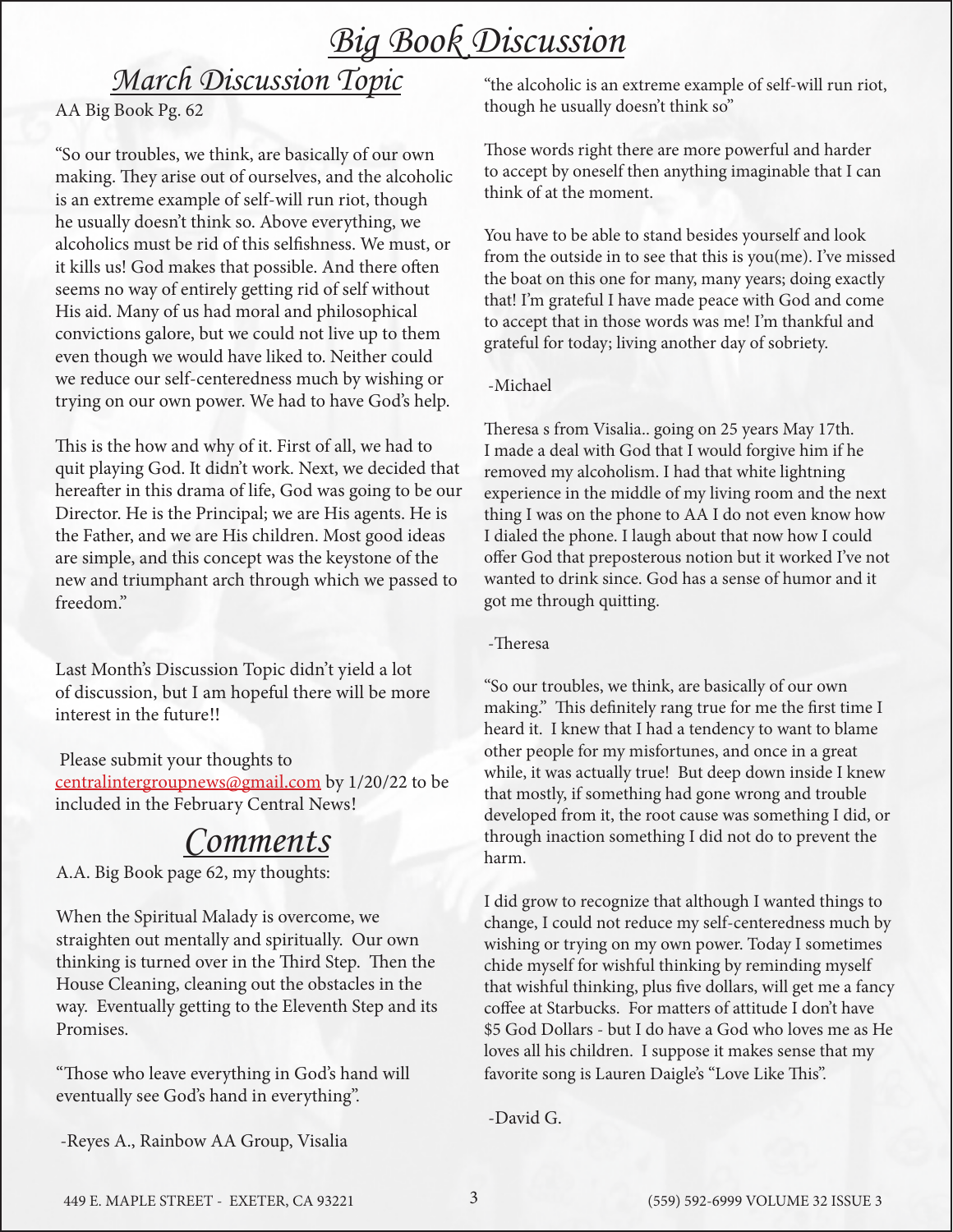Maybe I'm one of those riotously-running self-will people, but I don't think our troubles are basically our own making: most of us have had a lot of help becoming people who think they have to be God, or at least God's right-hand man (even us women.) Taking ourselves OUT of that impossible responsibility, however, IS in our own hands, which gets easier once we stop leaning on the false premise that alcohol makes us stronger.

 The beauty of AA is the recognition that the absence of God in our lives – or the absence of recognition that we humans are not God's answer to all Creation's problems - creates havoc for us and all those around us. Reasserting the right relations between humans and the rest of the world by rediscovering the existence of a power greater than ourselves and our species is an ongoing, necessary mission that has been with us since we first scribbled words in the dirt, and will be with us forever, or "until God's Earth is whole," to quote a Methodist songwriter, John Pitney (in "Walk Lightly On the Earth.") That day is nearer thanks to AA.

-Trudy W., Lindsay

To me this passage is all about His will, not mine. The statement, "we had to quit playing God. It didn't work." really hits me hard.

I am a chronic manipulator and planner. When self will is followed, I run every scenario in my head, every word is scripted, every action is calculated for a result, and every outcome is preplanned. If that expectation doesn't come to pass, then there would be hell to pay!

Today I get the freedom of turning my will and life over to the care of God! When something comes up I do my part and leave the rest to God!!

Since I got sober and learned to trust God absolutely, I have not yet encountered a situation that God could not handle!

-Louie T.

*April Discussion Topic*

AA Big Book Pgs 66-67

If we were to live, we had to be free of anger. The grouch and the brainstorm were not for us. They may be the dubious luxury of normal men, but for alcoholics these things are poison.

We turned back to the list, for it held the key to the future. We were prepared to look for it from an entirely different angle. We began to see that the world and its people really dominated us. In that state, the wrong-doing of others, fancied or real, had power to actually kill. How could we escape? We saw that these resentments must be mastered, but how? We could not wish them away any more than alcohol.

This was our course: We realized that the people who wronged us were perhaps spiritually sick. Though we did not like their symptoms and the way these disturbed us, they, like ourselves, were sick too. We asked God to help us show them the same tolerance, pity, and patience that we would cheerfully grant a sick friend. When a person offended we said to ourselves, "This is a sick man. How can I be helpful to him? God save me from being angry. Thy will be done."

A big THANK YOU to everyone that participated this month!

Please submit your thoughts to:

centralintergroupnews@gmail.com by 3/20/22 to be included in the AprilCentral News!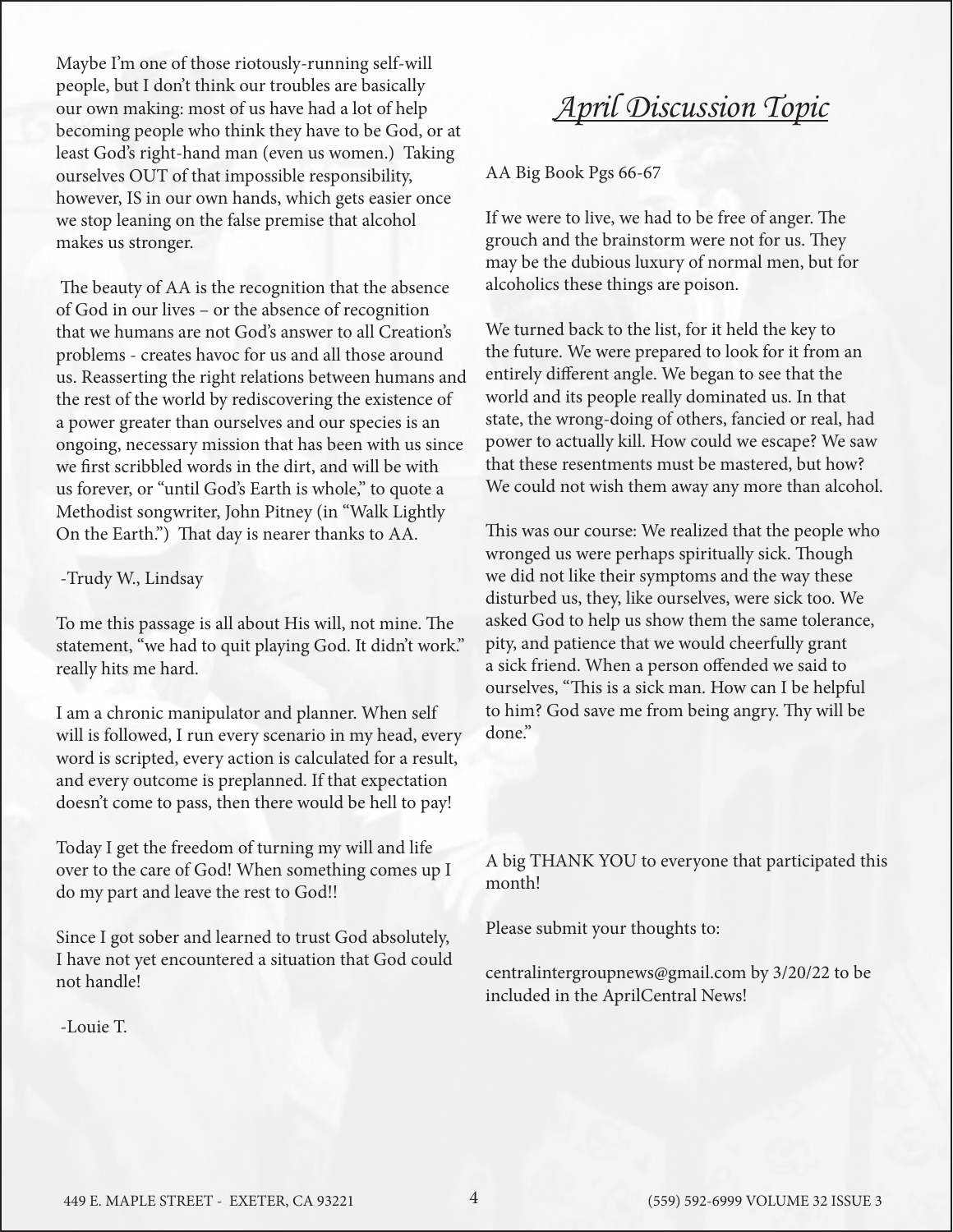**Two-Word Prayers: an offering for beginners**

**In meetings we sometimes hear people with lots of drink-free years say they have a daily practice that helps them maintain a sober frame of mind. I admire that constancy, but as a chronically undisciplined person, for me that's hard to do.**

**When I finally put the bottle down almost 7 years ago, I rediscovered a two-word prayer that had proven itself useful even during my last two decades of drinking: "oh help." I began to let myself say those two words even when I wasn't falling off a cliff, when I was just uncertain what to do next. As I'd learned before, help would arrive once I'd recognized my need for it.**

**A year ago or so I read somewhere in AA literature that it's good to start the day by claiming some humility, and to end the day with a short immersion in gratitude. I can see where these spiritual practices would be a huge benefit for most of us, but they may also take more effort than we've got in the beginning. After working for a year to build them into my day, I've found two more two word prayers that meet the need: "Good morning," and "Thank you."**

**"Good morning" serves to put a little humility into place by reminding myself there's Another in the room there with me even if it seems I'm alone. It also keeps our relationship on a more equal basis, what some of the Old Testament theologians call "commensurate." It's my way of being pleasant while slipping into the harness of covenant with my maker, preparing to see what this day has in mind for us.**

**"Thank you" is a way of recognizing that, no matter what the day has brought, I haven't had to face it alone, for which I'm now grateful no matter what. It's also a way of remembering all that has gotten me through this day, which I may have taken for granted or even resented, God forbid. I've had another day of life, which I might not have had if AA hadn't helped the bottle slip from my grasp.**

**Meister Eckhart, the 14th-century Christian mystic, is said to have said "If the only prayer you ever said was, 'Thank you,' that would be enough." I know we're not supposed to quote non-AA literature, but Bill & Bob crafted this whole program based on Christian literature, so forgive me this little disobedience. Maybe if you're a Christian mystic, one two-word prayer is all you need. But these three are what get me through the day. Oh, help. Good morning. Thank you.**

**Trudy W., Lindsay Feb. 17, 2022**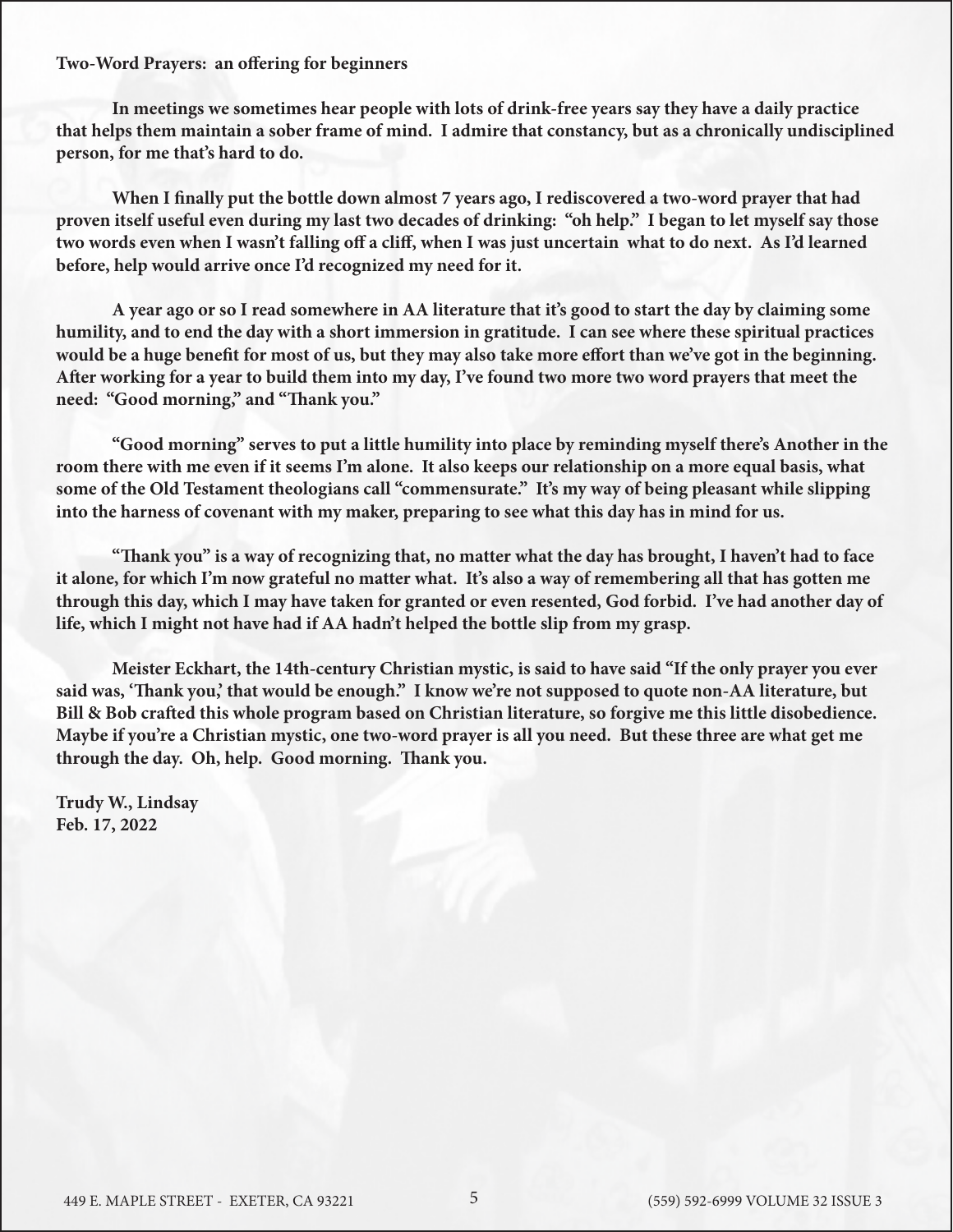## *Tulare County Hospitals & Institutions*

For the month of February: Hospitals & Institutions served the following facilities, Pine Manor, Women's Recovery Home and Turning Point. Pine Manor and Womens recovery have resumed to zoom. (the next 3 months) Turning Point continues to be in-person.

Our local jails remain closed to meetings. H & I provides literature to facilities upon request and/or at time of inperson meetings.

H and I are in the process of planning a Regional H&I Workshop for early spring in conjuction with the other Areas. This will be a great opportunity to learn about this type of service work.

H & I continues to encourage all groups to elect an H&I Representative and to attend the business meeting. This will/would ensure we are carrying the collective conscience of Tulare County to the NorCal Committee.

The next H&I Orientation & Business meeting will be 03.26.2022 at 9:00 am, followed by the HI Business meeting at 10am. ID is: 848 7072 2515 and passcode-Sober with a capitol S.

The April orientation is on 04.23. 22 at 9am: ID is: 848 7072 2515 and passcode- Sober with a capitol S.

Note: All interested in this type of service work are welcomed/encouraged to attend. The information is also available at aa-tulareco.org.

Love & Service,

Boo

## *Newsletter Contributions*

Hello Everyone,

This is Louie T. the editor of the Central News. Since I started editing the newsletter I have noticed that there are several ways to make contributions to the Central Office such as the Birthday Club, Individual Contributions, Grateful Givers, and Memorial Contributions. However, there is one contribution I have never seen used and that is the Newsletter Contribution.

If you enjoy the Central News, I invite you to make a donation to the Central Office on the name of the Neswletter

### **TULARE COUNTY CENTRAL OFFICE** *Financial Report*

 **Income & Expense Statement 1/21/22 THROUGH 2/20/2022**

| <b>INCOME</b>                                   | <b>MONTH</b> | YEAR TO DT. |  |
|-------------------------------------------------|--------------|-------------|--|
| <b>B.Day Club</b>                               | 19.00        | 122.00      |  |
| CD & Tape Cont.                                 | 0.00         | 0.00        |  |
| Grateful Givers Club                            | 300.00       | 1,756.12    |  |
| Group Cont.                                     | 1,088.54     | 5,268.98    |  |
| <b>Indiv Cont</b>                               | 738.00       | 1,959.70    |  |
| Lit. Sales                                      | 559.45       | 1,353.60    |  |
| Memorial Cont.                                  | 0.00         | 200.00      |  |
| Misc.                                           | 0.00         | 0.00        |  |
| Newsletter Cont.                                | 0.00         | 0.00        |  |
| $S \& H$                                        | 0.00         | 0.00        |  |
| Sales Tax                                       | 84.72        | 139.35      |  |
| Service Charge                                  | 1.75         | 1.75        |  |
| Spec. Events                                    | 0.00         | 0.00        |  |
| Spec. Items                                     | 408.90       | 779.05      |  |
| State fund dividend                             | 50.00        | 50.00       |  |
| <b>TOTAL</b>                                    | \$8,379.66   | \$8,379.66  |  |
| <b>EXPENSES</b>                                 | <b>MONTH</b> | YEAR TO DT. |  |
| Fees-Taxes                                      | 20.00        | 45.00       |  |
| Insurance                                       | 550.00       | 550.00      |  |
| Lit. Costs                                      | 767.08       | 1,124.53    |  |
| PI-CPC Expense                                  | 0.00         | 0.00        |  |
| Misc Expense                                    | 0.00         | 0.00        |  |
| <b>Newsletter Cost</b>                          | 0.00         | 0.00        |  |
| Office Exp                                      | 64.28        | 592.76      |  |
| Office Equip.& Maint 0.00                       |              | 0.00        |  |
| Phone & ISP                                     | 132.97       | 265.94      |  |
| Ph-venmo                                        | 0.00         | 39.50       |  |
| Postage                                         | 0.00         | 0.00        |  |
| <b>Employee Taxes</b>                           | 0.00         | 1,556.07    |  |
| Returned Chk & Chg                              | 0.00         | 0.00        |  |
| Rent                                            | 600.00       | 1,200.00    |  |
| Salary                                          | 1,309.66     | 3,237.61    |  |
| Sales Tax-Paid                                  | 0.00         | 0.00        |  |
| <b>Security System</b>                          | 0.00         | 0.00        |  |
| Spec. Events                                    | 0.00         | 0.00        |  |
| Spec. Items                                     | 897.15       | 897.15      |  |
| Card Charge                                     | 24.99        | 45.16       |  |
| <b>Utilities</b>                                | 108.63       | 222.20      |  |
| Website                                         | 4.69         | 9.05        |  |
| <b>TOTAL</b>                                    | \$4,479.45   | 9,784.97    |  |
| <b>Net Gain(Loss)</b>                           | (\$1,229.09) | \$1,845.58  |  |
| <b>BEGINNING TOTAL ACCT BAL:</b><br>\$23,001.01 |              |             |  |
| <b>ENDING TOTAL ACCT BAL:</b><br>\$21,889.09    |              |             |  |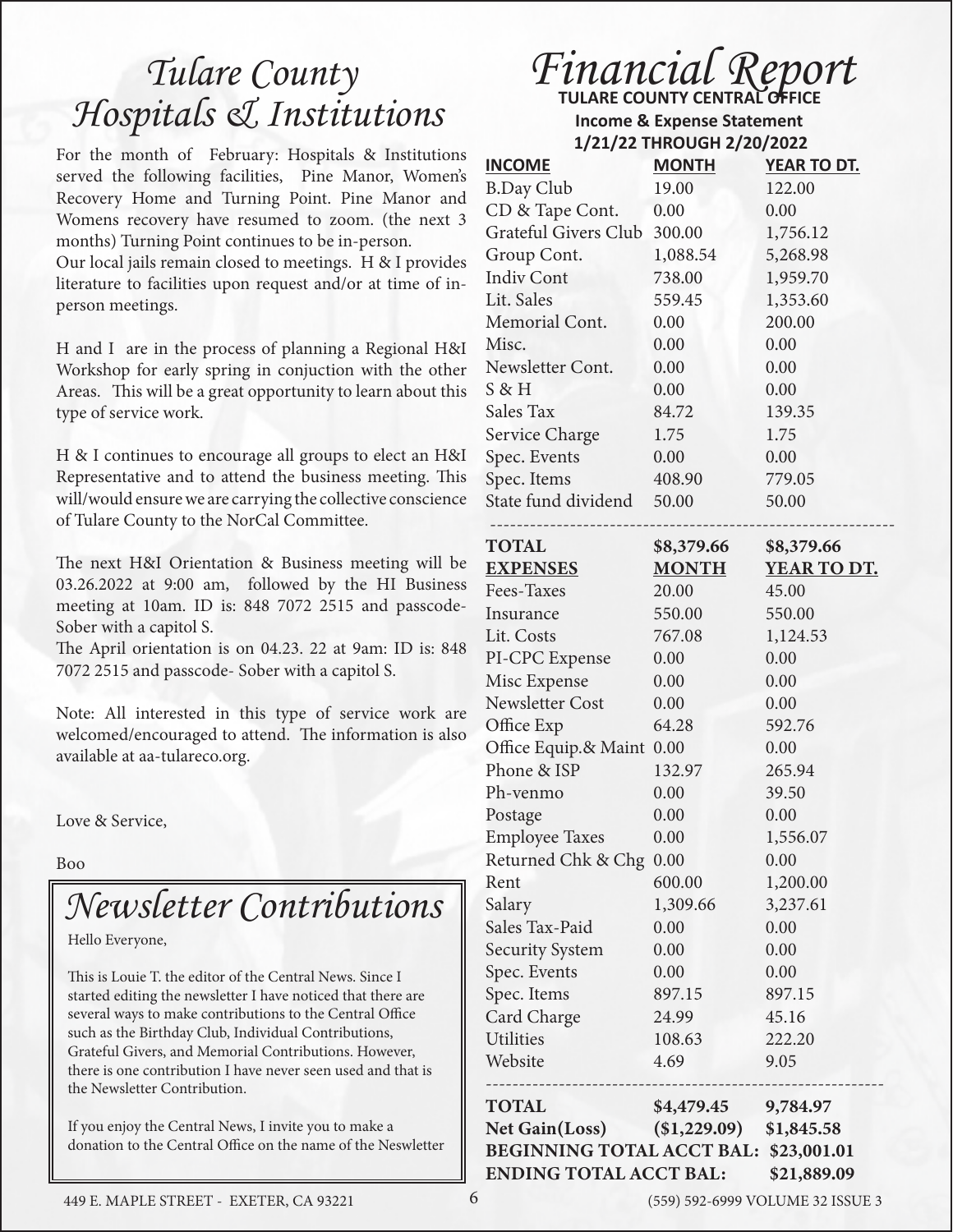## *Service Meetings*

GSR Meeting at Central Office 449 E. Maple St., Exeter, CA Wednesday, FMarch 2nd, 2022 at 7:00 PM Zoom ID: 872 4177 2425 Passcode: D47GSR (Telephone) Passcode: 546020 [https://us02web.zoom.us/j/87241772425?pwd=VEFIb-](https://us02web.zoom.us/j/87241772425?pwd=VEFIb004WEhoNU5ReXErVDJpcDV1QT09)[004WEhoNU5ReXErVDJpcDV1QT09](https://us02web.zoom.us/j/87241772425?pwd=VEFIb004WEhoNU5ReXErVDJpcDV1QT09) CSR Meeting at Central Office 449 E. Maple St., Exeter, CA Tuesday, March 8, 2022 7:00 PM

#### H&I Meeting

Zoom ID:885 8119 7080 Password: Sober(capital S). Saturday March 26, 2022 9:00 AM

SERVICE ADDRESSES

Tulare County Central Office 449 E. Maple St.. Exeter, CA 93221 Email: tccof@hotmail.com Website: www.aa-tulareco.org

District 47, C.N.I.A. P.O. Box 273 Exeter, CA 93221

CNIA Treasurer PO Box 161712 Sacramento, CA 95816-1712

General Service Office PO Box 459, Grand Central Station New York, NY 10163

## *Central Office Contacts*

| <b>Voice Mail Calls</b>                 | 4        |
|-----------------------------------------|----------|
| <b>AA Members</b>                       | 30       |
| <b>Court Ref/Info</b>                   | $\bf{0}$ |
| <b>Meeting Information</b>              | 16       |
| H&I                                     | $\bf{0}$ |
| <b>Alanon &amp; Alateen Information</b> | $\bf{0}$ |
| <b>Info. re Recovery Homes</b>          | $\bf{0}$ |
| Schedules & Info-Mailed & Faxed         | $\bf{0}$ |
| <b>Bridging The Gap</b>                 | $\bf{0}$ |
| <b>Other 12 Step Programs</b>           | $\bf{0}$ |
| <b>Visitors to Office</b>               | 31       |
| <b>Literature Sales</b>                 | 10       |
| <b>Specialty Sales</b>                  | 11       |
| <b>Churches &amp; Schools</b>           | $\bf{0}$ |
| <b>General Information</b>              | 21       |
| <b>Prospective Members</b>              | $\bf{0}$ |
| <b>Twelve Step Calls</b>                | $\bf{0}$ |
| <b>E-Mail Contacts</b>                  | 70       |
| <b>Spanish Contact</b>                  | 3        |
| Total                                   | 108      |

## *Speaker Meetings*

**Porterville Recovery Club Speaker Meeting 186 W. Walnut Ave. Friday February 4th, 2022 at 8:00 PM Speaker: - TBA**

**Sunday AM Breakfast, Speaker Meeting Veterans Memorial Building 36000 Hwy 190, Springville Closed down until June 12, 2022**

**The Valley Group, Speaker Meeting St. Paul's Episcopal Church 120 N. Hall St. Visalia, CA 93291 Every Wednesday from 7-8 p.m. Speakers for October 3/2- Jeff B of Visalia 2 years 3/9- Julie O of Fresno 17 years 3/16- Orin R of Springville 1 year 3/23- Alice S of Visalia 6 years 3/30- Louie M of Fresno 41 years** 

**Sunday Night Valley Group Serenity Seekers 914 W. Center Ave. Visalia, CA 93291 7:30-9PM Mar 6 Bear J. of Hanford Mar 13 Samee J. Of Hanford**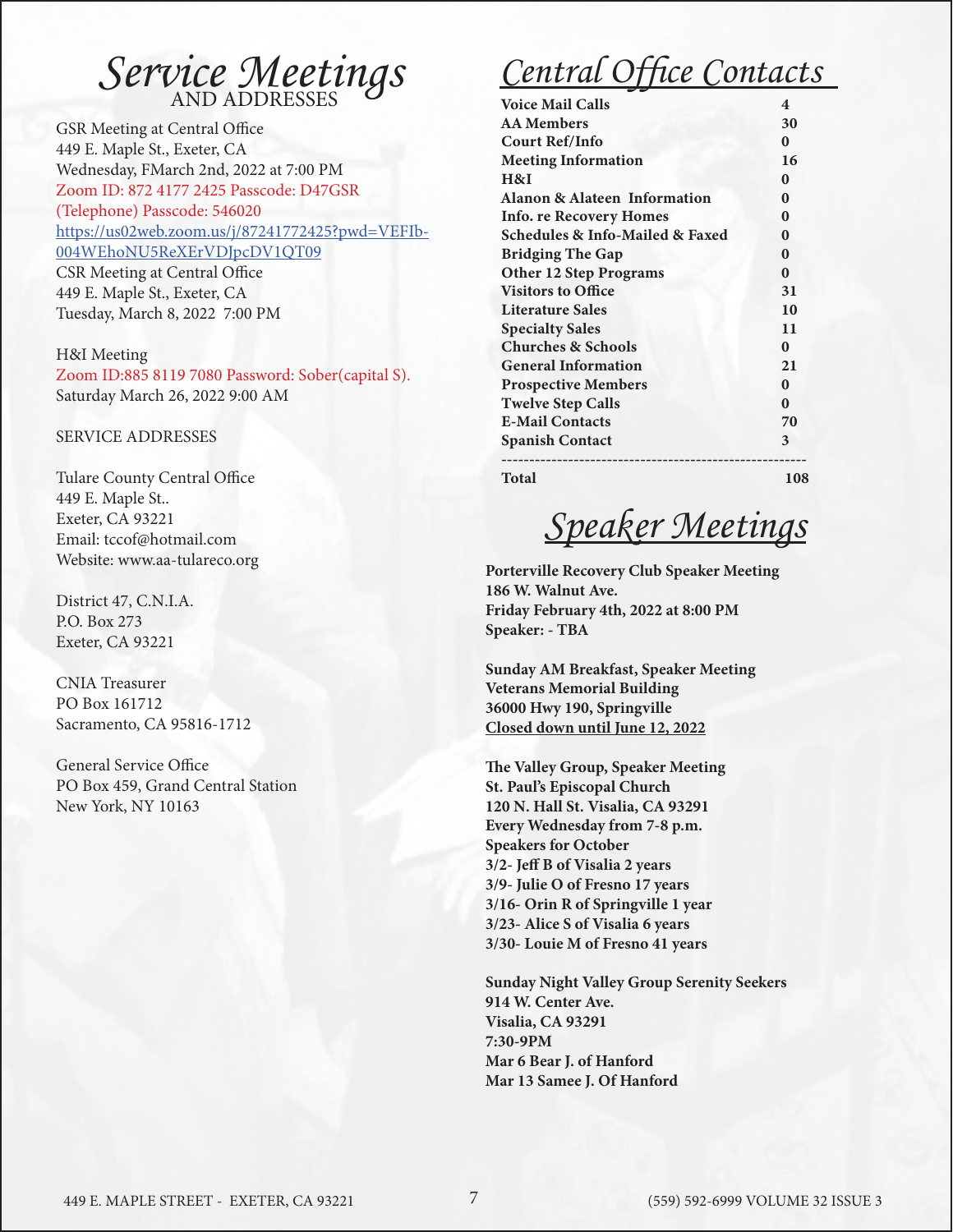## *Central Service Meeting*

**Date: February 8th, 2022 Meeting called to order: Cheryl H. Time: 7:16 PM Board members present: Cheryl H., William E., Patrick A., Sara S., David G. Absent: none Serenity Prayer: said by all. 12 Traditions: Sheryl E. AA member comments: none at this meeting.**

**Minutes of last meeting: Amended and approved. Report of last Board meeting: Provided by Cheryl Hinton Allocated positions: Cheryl Hinton is the president, Bill Evans is the vice president, David Gerisch is the secretary, and Sara Salvato is the member at large. Patrick Anderson continues as P.I./C.P.C. (Public Information / Communication with Professional Community). Noted that for service positions doing service meetings, we are not anonymous; but during an AA meeting or out in public, we are. Clarified secretary responsibilities. Bob Hinton had been authorized a raise in August, but it had not been implemented. Venmo tabled to next month. For the budget discussion, we want to get more feedback from each group.**

**Treasurer and office report: (Provided by Carol Ann Gable, Office Manager & Treasurer; read by**

**Cheryl Hinton).**

**Central Office paid Bob Hinton for two weeks salary and 2 weeks vacation, which he donated back to Central Office as a Grateful Giver. We got an email from World Services that due to difficulty getting paper, they will not be able to print and deliver hard cover editions of the Big**

**Book until late February. Forms were filed with appropriate government agencies to renew our** 

**non-profit status, and file W-2, W-3, and 4th quarter payroll taxes. The monthly bank statement was reconciled. Central Office will be closed Monday, February 21st, in honor of President's Day (Federal holiday).** 

**Central Office had an income of \$8,379.88 and expenses of \$5,305.52, for a gain of \$3,074.14. Our Grateful Givers Club brought in \$1,456.12 and our Birthday Club brought in \$103.00 in much appreciated contributions. Traffic and calls have been above average. Office operations are going well, and we are still fulfilling our primary purpose of carrying the AA message of recovery. - Carol Ann Gable, Office Manager / Treasurer. Last month, a question had been raised about the website expense being larger than expected. Carol Ann did the research, and the charge came from Network Solutions, Inc., which holds our DNS domain name aa-tulareco.org. Although \$16 (per year) is a normal service charge for DNS, Network Solutions included additional services to bump the bill up to almost \$70. During next year's renewal, we should only buy the \$16 domain name service.**

**Public Information report: Patrick A. provided the report.** 

**Due to a technical malfunction, a summary report is provided here. Public Information & Cooperation with the Professional Community (P.I./C.P.C.). We inform professionals and future professionals about A.A. - What we are, where we are, what we can do, and what we cannot do. We attempt to establish better communication between A.A. and professionals, to establish simple, effective ways of cooperating without affiliating. We welcome ideas for potential events or anything that's upcoming that we can provide awareness of A.A.; please contact your local CSR or myself. - Patrick.**

**Volunteers to write Step and Tradition for Central News Step for newsletter** 

| Issue Step                               |                | Member                   | Due date    |
|------------------------------------------|----------------|--------------------------|-------------|
| March 3                                  |                | Erica E.                 | February 20 |
| April 4                                  |                | Sherrie D.               | March 20    |
| Send to: centralintergroupnews@gmail.com |                |                          |             |
| <b>Tradition for newsletter</b>          |                |                          |             |
|                                          |                | <b>Issue Trad Member</b> | Due date    |
| March 3                                  |                | David G.                 | February 20 |
| April                                    | $\overline{4}$ | Bill E.                  | March 20    |
| Send to: centralintergroupnews@gmail.com |                |                          |             |

**Newsletter report: Provided by Louie T., read by Cheryl H.**

**Hello everyone!! I again dropped the ball on getting the newsletter out, I was out of town on business and got delayed due to airport closures last week and I just could make it happen. In response, I have a super hectic schedule, but I am going to set aside time to ensure I get it out in a timely manner.**

**The new feature "Big Book Discussion" didn't have the response I had hoped for but starting new engagement and discussion will take time so I am ready to double down and persevere, I know it wan and will be a valuable addition to the newsletter.**

**In the "AA Birthday Section" I totaled the birthday years and we have 1,330 years of sobriety!! That's pretty amazing!! I will continue this going forward.**

**I have incorporated hyperlinks into the newsletter for all URLs. So if a reader wants to access the website from the cover page or sees a meeting they want to attend they can just click the link and it will navigate to the URL. This could potentially be used to provide a link to the central office donation page or any other service links we on our websites we want to use. Another opportunity I see with the hyperlinks in mind might be to make a list of all the zoom meetings in the area with the links that could be joined from the list.**

**Respectfully, Louie T.**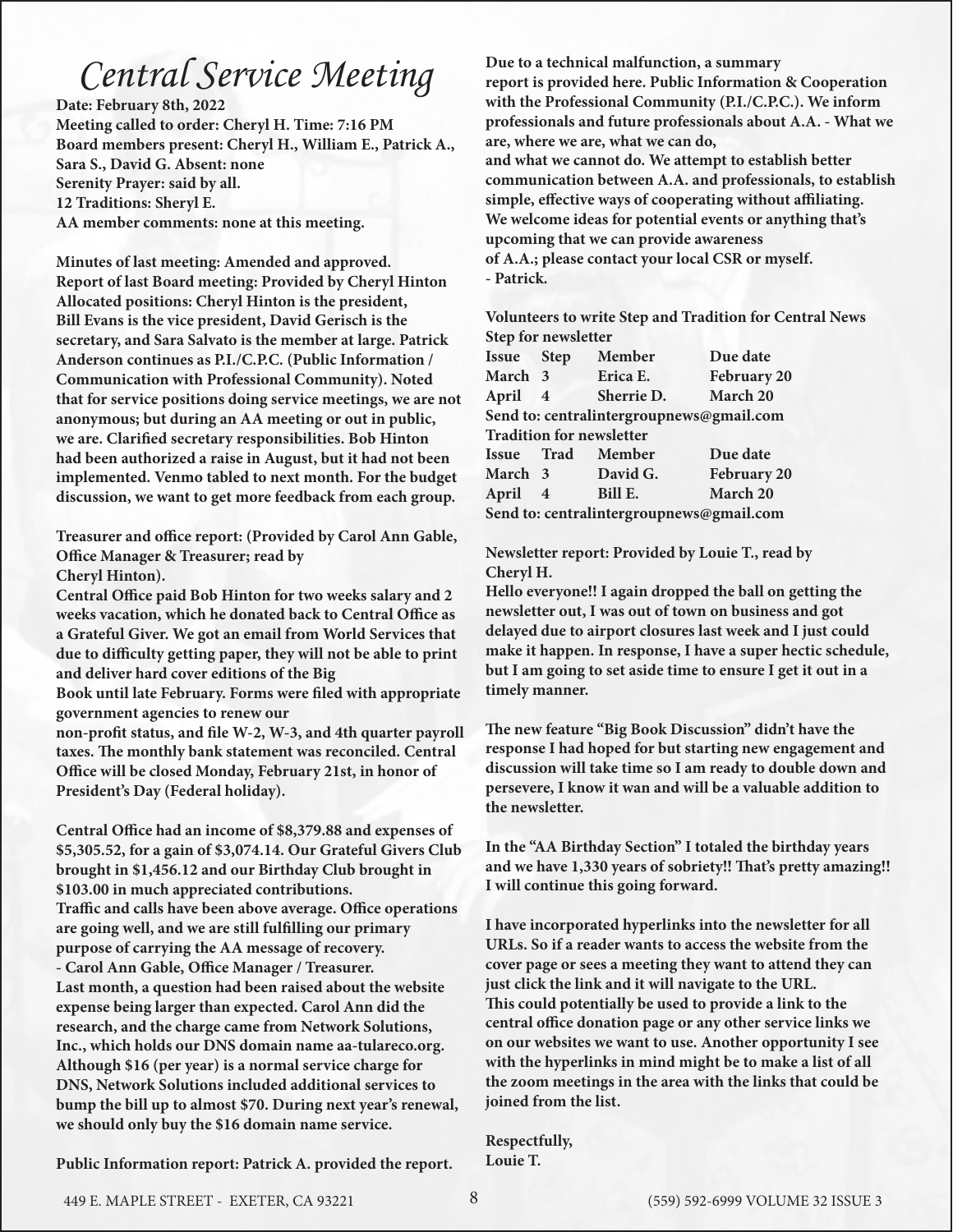#### **Website report: Provided by David G.**

**Due to a change in analytics software, the website report will now report the previous month's traffic; where it used to report the previous 30 days as of the day of the report (the day of the report would vary from the 7th to the 14th).**

**For January 2022, we had 3,015 visits and 6,080 page views (each visitor viewed two pages, approximately). The list of today's meetings was most popular at 1,104 page views, followed by Online Meetings at 543 page views, then the front page at 509 page views. The printed meeting directory was downloaded 22 times, and the Central News newsletter was downloaded 14 times.**

#### **H & I report: Provided by Boo.**

**Hospitals & Institutions continue to serve the following facilities, Pine Manor Recovery, Women's Recovery Home, Mental Health and Turning Point. Both in person and zoom. Our local jails remain closed to meetings. H & I provides literature to facilities upon request and/or at time of in-person meetings. H & I continues to encourage all groups to elect an H&I Representative and to attend the business meeting. This will ensure we are carrying the collective conscience of Tulare County to the NorCal Committee.**

**Tulare Co. is collaborating with Fresno and Madera counties to have an H & I Unity day. More info to follow. The next H&I orientation is on February 26th at 9am. ID 848 7072 2515 P/W Sober Our bi-monthly business meeting will be March 26th at 10am, prior to at 9am will be an orientation. The zoom acct. ID: 848 7072 2515 Password: Sober.**

**Note: All interested in this type of service work are welcomed/encouraged to attend. The information is also available at aa-tulareco.org.**

**Love & Service, Boo**

#### **GSO liaison: Provided by David G.**

**There is a Motion to Amend the California Northern Interior Area (CNIA) Service Material Book to allow for larger expenses that are not in the budget. Because of the pandemic, expenses have dropped significantly, due to travel being replaced by online meetings (Zoom).**

**The CNIA 07 cash on hand is nearly five times higher than their prudent reserve. An attempt to buy online meeting video conference equipment was canceled because it wasn't in the budget, and the expense was greater than the rule allowed (5% of total). If passed, the rule will be changed to limit non-budgeted expenses to either 5% of total or 20% of the excess of the prudent reserves. All non-budgeted expenses still require 2/3 majority vote of the ACM.**

**BTG Chairperson: Sara S. will provide a report when she learns more.** 

**CSR reports: due to a technical malfunction – the audio recording device did not – CSR reports are from email or a previous report.**

**Bridge S treet D runks , Sara S., CSR. We are a large group which hosts 19 meetings. We have literature and books at cost. Our birthday meetings are the last Saturday of the month noon meeting we have a chip giving ceremony, Cake coffee and hugs!! Our business meetings are the last Saturday of the month alternating times of either 8 AM or 1 PM. This month February we moved it to Saturday, February 19 at 1 PM. We encourage all to join us all are welcome. Our meeting times are Monday through Sunday 7 AM to 8 AM Monday through Sunday 12 noon to 1 PM Tuesday evening 6 to 7 PM book study Wednesday evening 6 to 7 PM 12 x 12 book study, Thursday evening seven to 8:30 PM big book study Saturday evening 7-8pm open mtg. Sunday Eve 5-6 pm 10th step study. With love and service Sara S.**

**Tuesday Women's Amity zoom group, Boo, CSR. We meet every Tuesday on zoom from 6:30pm-7:30pm. The ID is on the Tulare Co. org website (click and there we are) The meeting is a closed Women's meeting. (Which only means we talk about our addiction to alcohol.) The group reads the daily reflections, step or tradition and share our experience strength and hope with each other. We celebrate lengths of sobriety with a chip. We provide a phone list and Big Book.**

#### **[https://us04web.zoom.us/j/76383444014?pwd=ZXhvVExJUj](https://us04web.zoom.us/j/76383444014?pwd=ZXhvVExJUjNRMVhsV2FXR0N1RmlwQT09 ) [NRMVhsV2FXR0N1RmlwQT09](https://us04web.zoom.us/j/76383444014?pwd=ZXhvVExJUjNRMVhsV2FXR0N1RmlwQT09 ) Thank you for letting me be of service, Boo**

**Lindsay Fireside Fellowship, Trudy W., CSR. We are a small, intimate, open topic discussion meeting, welcoming newcomers and old timers alike. We gather every Thursday from 7:30-8:30 in the Fireside Room of the United Methodist Church, NE corner of Honolulu and Gale Hill. We have met regularly through the pandemic thanks to the blessing of the church, and so we observe their protocols. Sometimes we use the book As Bill Sees It to generate topics, or we speak to a topic of importance to one of the attenders. We celebrate annual birthdays at the end of each month, and give monthly chips anytime for folks under one year.**

**Tuesday Night "Friends Of Bill W. and Doctor Bob" Patrick A., CSR. This is a Tuesday Night Open Meeting held at St. John's Episcopal Church, 1701 East Prosperity Avenue, Tulare CA, 93274 from 7:00 to 8:30 PM. We are a fellowship of men and women sharing our experience, strength, and hope. This is an indoor meeting, sanitized daily, masks are optional. We give out chips for various lengths of continuous sobriety and celebrate birthdays at the end of each month with cake and ice cream. We have cake and**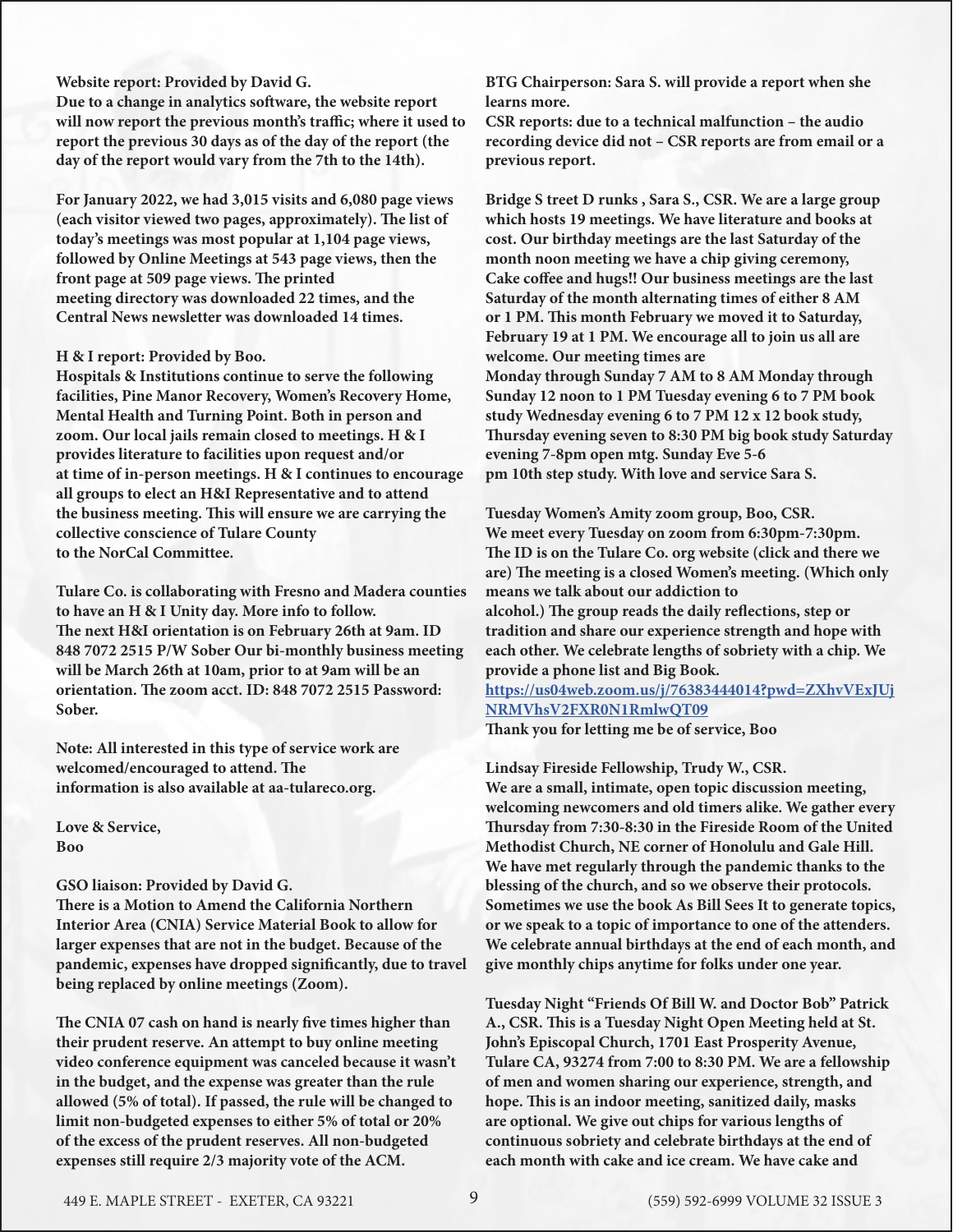**ice cream regardless if anyone is celebrating a birthday. ;-) Newcomers are welcome, and anyone may attend.**

**Monday Men's Meeting, David G., CSR. We meet at the PPAV Hall in Visalia, at the corner of Burke and Main at 7:30 PM. This is a closed meeting for men only, for an hour and a half. We usually have 25-35 attendees. Every week we give chips for sobriety milestones under one year; the last Monday of the month we celebrate those members with full years behind them, with cheesecake (although last month it was the rare apple pie). Our business meeting is the first Monday of the month. We have coffee and literature (and candy), with a good amount of fellowship before and after. Grant C. is our Secretary.**

#### **Keep It Simple Sunday, David G. CSR.**

**We meet Sunday mornings at 10:00 AM in Blain Park in Visalia (on Court Street between Whitendale and Caldwell). Our meeting is 90 minutes in a beautiful (sometimes chilly) outdoor setting. This is an open meeting, and all are welcome. You want to bring a lawn chair or camp chair with you, and perhaps a blanket. We celebrate sobriety milestones and birthdays every**

**meeting. We use the Daily Reflections book as a topic starter; then everyone shares, going around the circle (time permitting). Our Secretary is Ryan B., and business meetings are the last Sunday of the month, immediately after. Here in the colder weather, there are between 10 and 20 people attending our meeting.**

#### **Sunday PM Serenity Seekers, Erica E., CSR.**

**Serenity Seekers is a hybrid meeting on Sunday evenings at 7:30 PM. We are located at 914 West Center in Visalia. This is an open meeting that starts off with a speaker and then shares from the group after. All are welcome. The Zoom link is on the website. [https://zoom.us/j/291287156?pwd=c2N2R](https://zoom.us/j/291287156?pwd=c2N2R1B4THNZT3VJbzZleEorOXVtZz09) [1B4THNZT3VJbzZleEorOXVtZz09](https://zoom.us/j/291287156?pwd=c2N2R1B4THNZT3VJbzZleEorOXVtZz09)**

#### **Civic Center Group, Brett R., CSR.**

**Tuesday night Civic Center meeting is going well; we could use all the support we can get. Sometimes it's three or four of us, and other times it's standing room only. It is held at the Christ Lutheran church near Tulare and Demaree. It starts at 7:00 PM and goes to 8:00 PM. We have a new secretary that just started: Shanna.**

**Springville Breakfast Meeting, Sheryl E., CSR. no report this month; the meeting will resume in June.** 

**Tuesday Womens Changes Meeting, Sheryl E., CSR. We meet every Tuesday of the month from 6:00 to 7:00 PM at the 12 Step Recovery Club in Porterville. Vicki B. is our secretary, Sheryl E. is our treasurer. We average 25 women a week. The last Tuesday of each month we celebrate a birthday potluck and the group pays for our own plates,** 

**spoons, cake etc... Old business: After hours phone service – discussed Venmo – discussed Budget – discussed**

#### **New business:**

**Twelfth Step Call List – the telephone numbers in the current list were called, and all but two are out of service or assigned to new phone owners. A new form was handed out: Member Registration Form. Please hand out these forms, and get people to sign up. The form has three options: 12 Step list, Bridging The Gap list, and Receive Central News.**

**Protection 1 security services – utility of, discussed. Credit Card (Square) and Paypal service charges – we use these services, however their use incurs a service charge. At the moment, Central Office eats the charge. Some organizations tack on the service charge, so that (for example) if a member donates \$20 via Paypal, Central Office gets \$20, and the member gets charged \$21.07 with the \$1.07 going to Paypal. Cash and paper checks do not invoke a fee. The fee is typically 2.9% – 3.4% (although for the \$20 donation, the fee is 5.4%). Question for all members (CSR's please take to your group): Would you be okay if Central Office passed along (recouped) the service charge when you use a credit card or Paypal (or in the future, Venmo)?**

#### **Seventh Tradition: \$29**

**Announcements: ACYPAA Marathon Meetings: would our groups please sign up to host a 1 hour slot? Meeting adjourned: 8:33 PM**

### *Central Office BOD Meeting*

**Date: February 8th, 2022 Time: 8:47 PM Meeting called to order by: Cheryl Hinton, Board President.**

**The following are the Central Office Board Members: President: Cheryl Hinton Vice President: William (Bill) Evans Secretary: David Gerisch PI/CPC: Patrick Anderson Member at Large: Sara Salvato Board members present: Cheryl Hinton, William Evans, Patrick Anderson, Sara Salvato, David Gerisch Absent: none Previous minutes: Approved**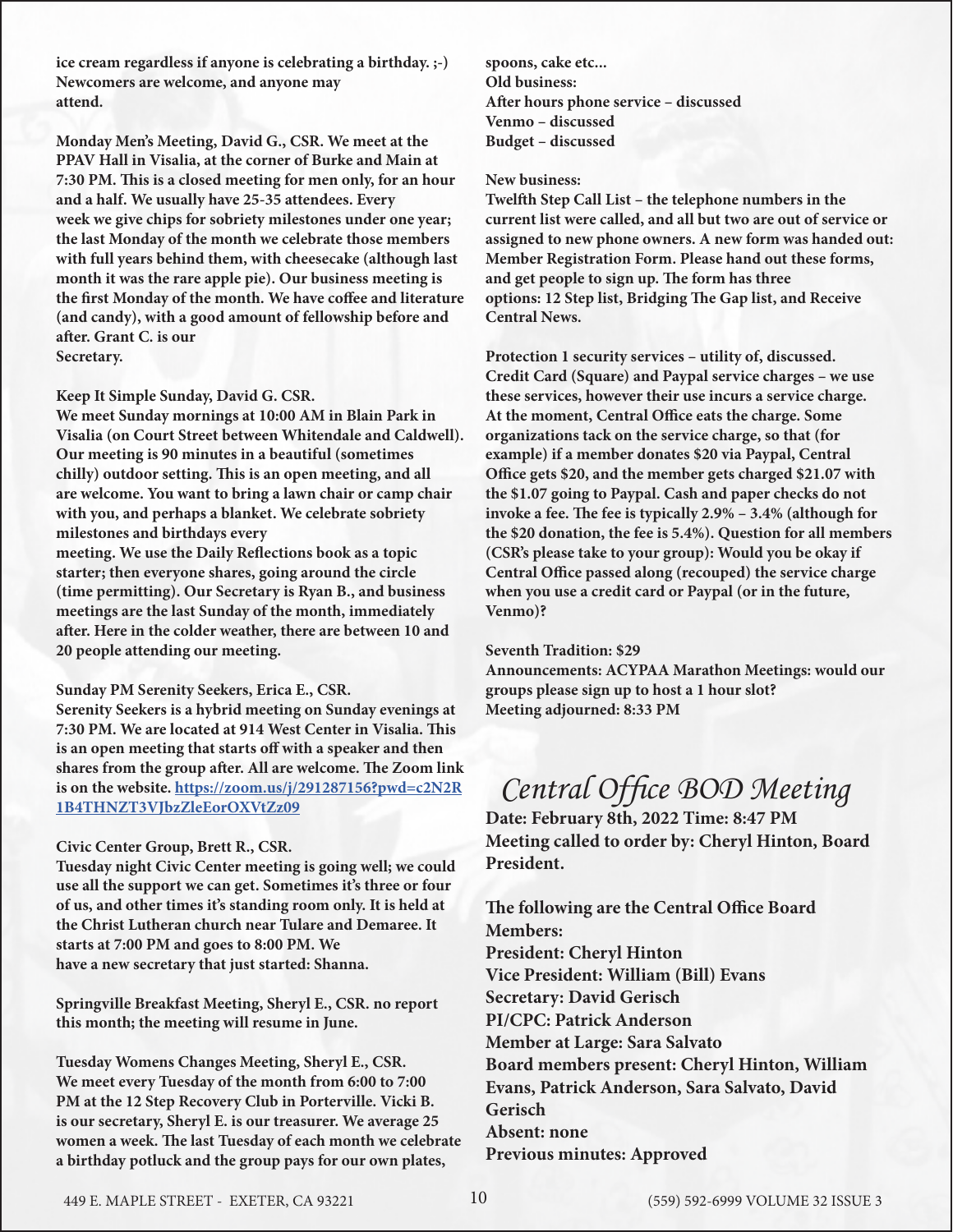**President's report: Began a monthly process to review the Birthday list. 12th Step Call list was reviewed and found to have only two members with current contact information.**

**Vice President's report: Secretary's report: Member At Large report: Public Information & Cooperation with the professional community (P.I./C.P.C.) report: Office Operations report: Going smoothly.**

#### **Old Business:**

**1. Budget – still in discussion; most members find the current monthly income and expenses summary to be sufficient. 2. Venmo – Bob had started the process, but with his passing we now need supporting**

**documentation to change the registration.**

**3. The Central Office will be closed for President's Day, February 21st.**

#### **New Business:**

**1. Carol Ann Gable is hired as the new Office Manager replacing Bob Hinton who passed away.**

**2. Checking Account: Carol Ann Gable and Bill Evans will be added as signatures on the checking Account at Bank of Sierra. Robert Hinton and Erica Epperson DeMello will be deleted from the checking account at Bank of Sierra. Cheryl Hinton will continue as signature on checking account. 3. Discussion of ADT Alarm expense.**

**4. Founders Day Picnic – planning for June 4 at** 

**Mooney Grove park will begin.**

#### **Announcements:**

**Meeting Adjourned: 9:14 PM**

**David Gerisch, Secretary**

## *March AA Birthdays*

| Name         | City         | Years          |
|--------------|--------------|----------------|
| Manuel C.    | Tulare       | 47             |
| Kristi H.    | Visalia      | 46             |
| Art W.       | Lampasas TX  | 44             |
| John G.      | Armona       | 39             |
| Barbara S.   | Hanford      | 39             |
| Ray D.       | Tulare       | 38             |
| Laura H.     | Visalia      | 38             |
| Sylvia M.    | Visalia      | 37             |
| Rod R.       | Tulare       | 35             |
| Cy F.        | Visalia      | 35             |
| Sheri D.     | Visalia      | 35             |
| Jesse M.     | Porterville  | 34             |
| Marcie M.    | Porterville  | 34             |
| Anita B.     | Lemoore      | 33             |
| Lawrence C.  | Tulare       | 31             |
| Dave S.      | Visalia      | 29             |
| Tom S.       | Visalia      | 29             |
| Wendy S.     | Visalia      | 29             |
| Gary S.      | Three Rivers | 27             |
| Jeanmarie D. | Porterville  | 20             |
| Mitch H.     | Terra Bella  | 20             |
| Jeff P.      | Visalia      | 19             |
| Stephanie G. | Visalia      | 18             |
| Chuck W.     | Exeter       | 17             |
| Edward V.    | Dinuba       | 16             |
| Pete B.      | Camp Nelson  | 14             |
| Steven S.    | Visalia      | 11             |
| Zach D.      | Colorado     | 9              |
| Nick V.      | Visalia      | 7              |
| Kenneth B.   | Porterville  | 6              |
| Sarah S.     | Visalia      | $\overline{4}$ |
| Raymond G.   | Visalia      | $\overline{2}$ |
|              |              |                |

#### That is 842 years of sobriety!!\*

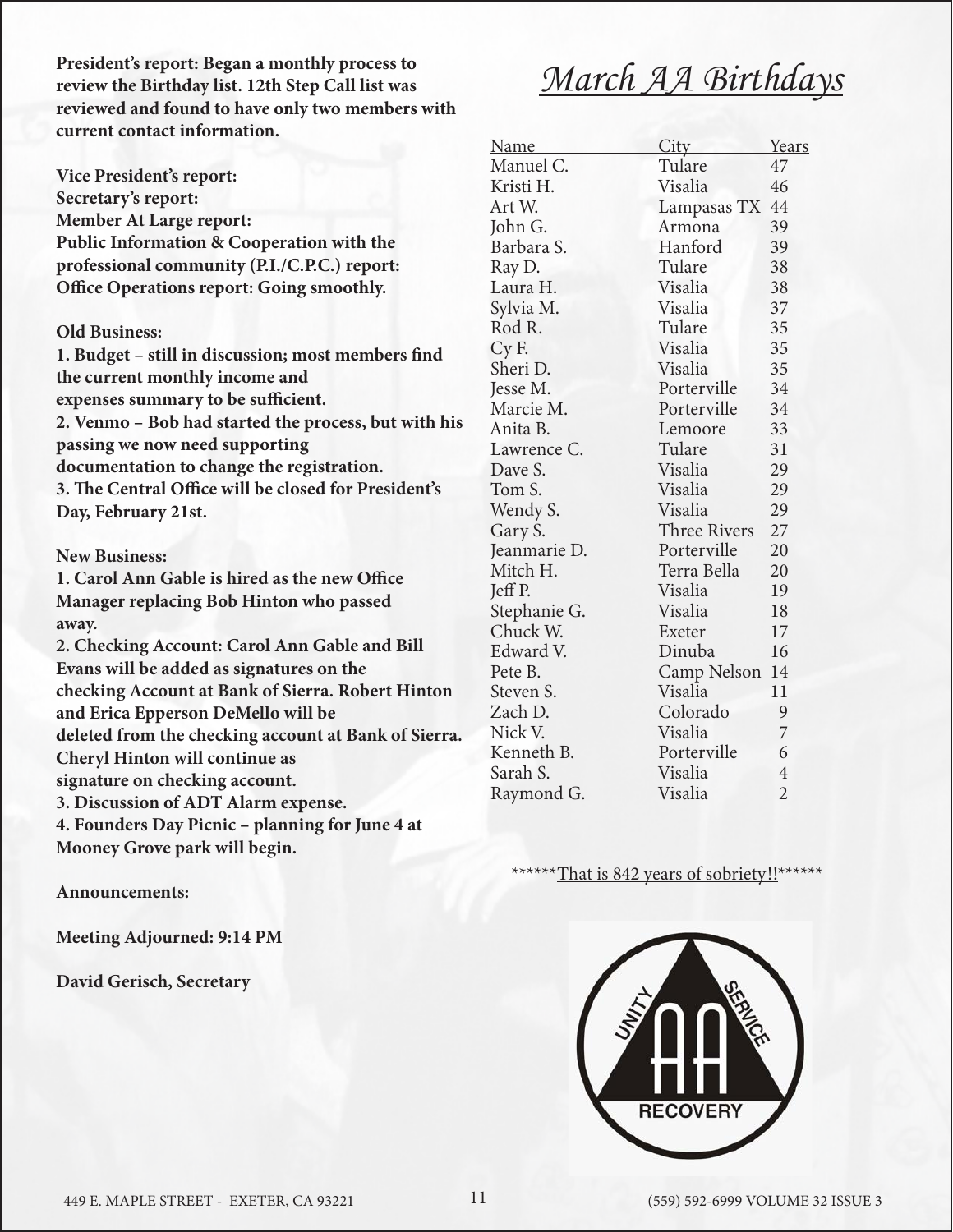## Group Contributions

1/21/22 - 2/20/22

|                                    | Month  | <b>YTD</b> |
|------------------------------------|--------|------------|
| <b>1st Friday Spkr Mtg</b>         | 25.00  | 25.00      |
| Alpha-Wed-Tulare                   |        | 0.00       |
| <b>As It Is Outlined in Book</b>   |        | 0.00       |
| <b>Breath of Fresh Air</b>         |        | 0.00       |
| Bridge St. "Drunks Only"           |        | 234.20     |
| Civic Center Grp.                  |        | 0.00       |
| <b>Clodbusters-Tulare</b>          |        | 0.00       |
| <b>Crossroads-Tulare</b>           |        | 0.00       |
| <b>CSO</b> Meeting                 | 29.00  | 65.00      |
| District 47                        |        | 413.24     |
| <b>Bill &amp; Friends</b>          |        | 0.00       |
| <b>Exeter-Quiet Trails</b>         | 100.00 | 200.00     |
| <b>Exeter Sun Afternoon</b>        |        | 0.00       |
| <b>Foundation Group</b>            |        | 0.00       |
| <b>Freedom Fellowship</b>          | 125.00 | 125.00     |
| Fri. Recovery Club                 |        | 0.00       |
| Fri. Night Study Tulare            |        | 0.00       |
| Half & Half                        |        | 0.00       |
| <b>Hillman Group</b>               |        | 0.00       |
| <b>Keep it Simple Sunday</b>       |        | 0.00       |
| <b>Lindsay Fireside Grp</b>        |        | 0.00       |
| <b>Men's Valley Book Study</b>     |        | 0.00       |
| Monday Men's Mtg.                  | 100.00 | 300.00     |
| <b>Mid Valley-Tulare</b>           |        | 0.00       |
| Mon Book Study-S'ville             |        | 0.00       |
| Mon Lit Study-Visalia              | 125.00 | 245.00     |
| <b>Mon. Women's Reflections</b>    |        | 0.00       |
| <b>Nooners Group-Visalia</b>       |        | 0.00       |
| <b>Pine Recovery AA Mtg</b>        |        | 0.00       |
| <b>Porterville Young People</b>    |        | 0.00       |
| <b>Practicing The Principles</b>   |        | 0.00       |
| <b>Rainbow Group</b>               |        | 229.00     |
| Rule 62-Visalia                    |        | 0.00       |
| <b>Serenity Junction-Tulare</b>    |        | 0.00       |
| <b>Serenity Seekers AM-Visalia</b> |        | 0.00       |
| <b>Sober Sisters</b>               |        | 0.00       |
| <b>Wed. Sobriety Celebration</b>   |        | 0.00       |
| <b>Sat Night Believers</b>         |        | 0.00       |
| <b>Springville Gut Level</b>       | 100.00 | 100.00     |
| <b>St. Ritas AA Group</b>          |        | 0.00       |
| <b>Sun Bkfst Spkr Mtg</b>          |        | 0.00       |
| <b>Sun PM Serenity Seekers</b>     |        | 0.00       |
| The Shack-Fri Night                |        | 0.00       |
| <b>Tulare Young People</b>         |        | 0.00       |
| <b>TUFYPAA</b>                     |        | 0.00       |
|                                    |        |            |

| <b>Tulare Fri. Book Study</b>  |         | 0.00    |
|--------------------------------|---------|---------|
| <b>Tulare Tuesday Night</b>    |         | 0.00    |
| <b>Tulare Thur. Noon</b>       |         | 0.00    |
| <b>Tulare Sunday Night</b>     |         | 0.00    |
| Tues. Men's-P'ville            |         | 0.00    |
| <b>Three Rivers-Monday</b>     |         | 0.00    |
| <b>Three Rivers-Friday</b>     |         | 0.00    |
| <b>TWAG</b>                    |         | 209.00  |
| <b>Unity Thru Traditions</b>   |         | 0.00    |
| <b>Valley Group</b>            |         | 1800.00 |
| <b>Valley Speaker Series</b>   | 484.54  | 484.54  |
| Visalia Alano                  |         | 839.00  |
| Wed. Acceptance, P'ville       |         | 0.00    |
| Weekend Attitude Adj.          |         | 0.00    |
| <b>Women's Amity-Visalia</b>   |         | 0.00    |
| <b>Women's Changes-P'ville</b> |         | 0.00    |
| Women's Fri. Night-P'ville     |         | 0.00    |
| <b>Women in Unity</b>          |         | 0.00    |
| <b>Women's Sat AM 12x12</b>    |         | 0.00    |
| <u>Young &amp; Restless</u>    |         | 0.00    |
|                                | 1088.54 | 5268.98 |
|                                |         |         |

## *District 47 Meeting Minutes*

**February 2, 2022**

**This is a Zoom meeting with members participating from various locations.**

**Meeting Called to Order: 7:05 p.m. by DCM Allen L. Committee: Allen L., DCM; Ralph D., GSR for Bridge Street Drunks Only Group; Ally A., GSR for the Saturday Women's 12x12 Study, Josh F. Treasurer; David G. Guest (CSO Liaison).**

**The GSR Preamble was read by all attendees. "We are the General Service Representatives. We are the link in the chain of communication for our groups with the General Service Conference and the world of A.A. We realize the ultimate authority in A.A. is a Loving God as he may express himself in our Group Conscience. As trusted servants, our job is to bring information to our groups in order that the groups can reach an informed group conscience. In passing along this group conscience, we are helping to maintain the unity and strength so vital to our fellowship. Let us, therefore, have the patience and tolerance to listen while others share, the courage to speak up when we have something to share, and the wisdom to do what is right for our groups and A.A. as a whole."**

**12 Traditions: read by David G.**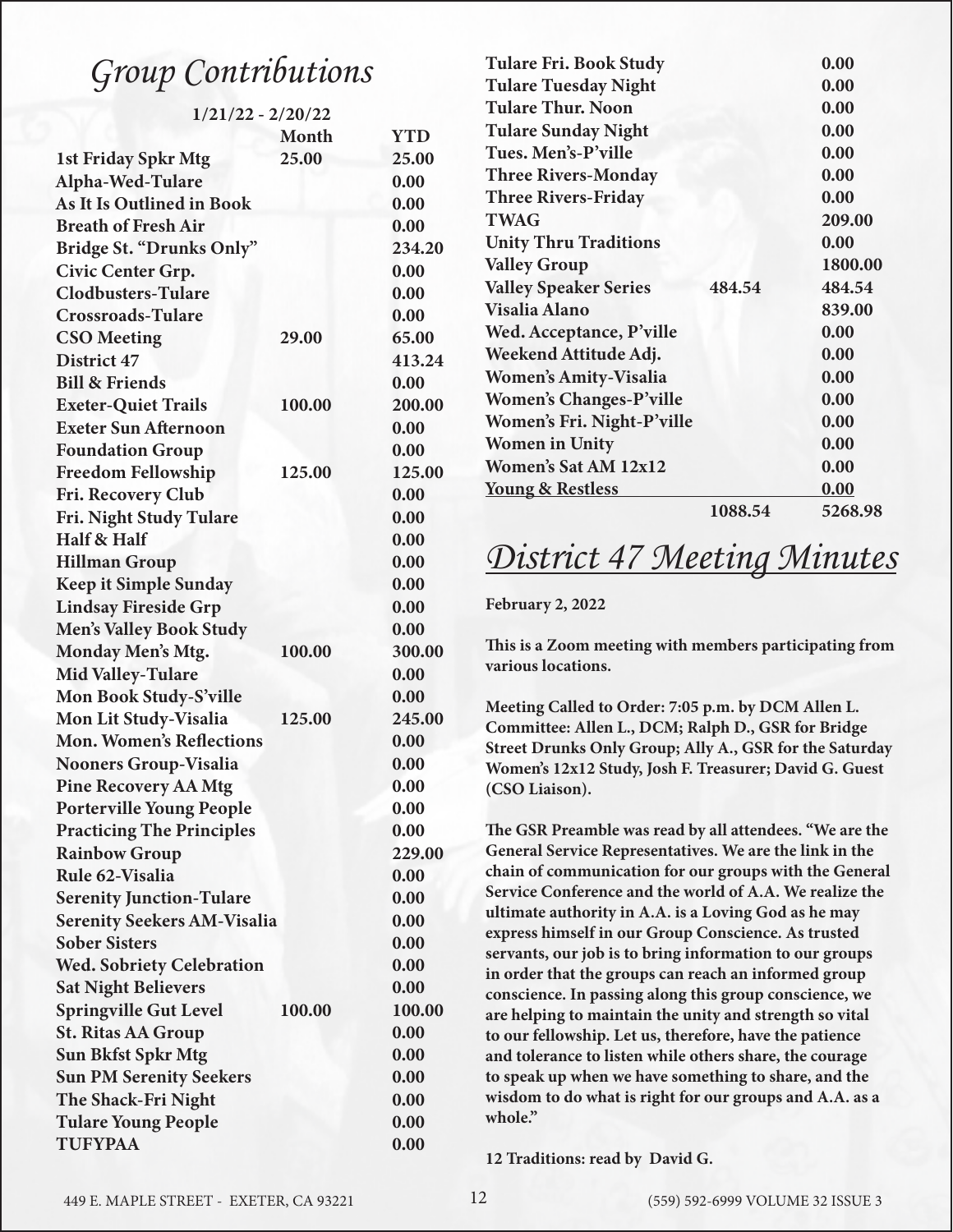**Concept 12: Concept 2 long form read and explained by Allen L.** 

**Approval of Minutes: January 5, 2022 minutes approved.**

**Treasurer's Report: We had a balance forward of \$2449.76. Donations came from Women's Amity Group \$41.80, Keep It Simple Sunday \$80.00 and \$35.00 for a total income of \$156.80. Thanks to these groups for their contributions! Our current balance is \$2606.56. CSO Liaison Report: Central Office board member David G reported that Carol Ann G was hired as Central Office's new office manager, filliing the position left vacant by Bob H's passing. The Central Office newsletter is requesting stories about Bob H for a special memorial section of the upcoming newsletter—submit stories to CentralintergroupNews@gmail.com . Bob's memorial service will be held on February 26,2022 at 11AM to 3PM at the Springville Memorial Building.** 

#### **Registrar: No Report**

**H&I Report: Tulare County Hospital & Institution Committee Rafael D.**

**Tulare County H&I continues to bring meetings to Pine Recovery, Mothering Heights, Turning Point, Mental Health remaining flexible to the current conditions by holding panels in person or zoom as decided by the facilities due to Covid outbreaks. Early in January, we received word that CDCR would not be allowing visitors from January 9 through the 24th due to Covid outbreaks. However, no re-entry date has been established. SATF and Tulare County Jail have not reopened to volunteers since the onset of Covid in 2020. We maintain contact with all facilities and provide literature upon request. We have had a couple of inquiries from residents inside facilities. We are in the process of making contact with the administration of the facilities and propose H&I panels.** 

**At our last H&I Business Meeting, we discussed the information from the 1/8/22 Steering Committee Meeting: Our financial position remains strong at the end of our new fiscal year; IVSS is offering one on one sponsorship to 64 inmates at San Quentin and 6 at Salinas Valley; The NorCal Committee is working with General Service in hopes to get the IVSS program entered into the AA Corrections Handbook, which would take this program from local to national; The opposition brought forth at the Steering Committee regarding the proposed restructuring was discussed and the Areas remain in favor of the restricting proposal. At the Fresno Area Meeting, the Region 190 Spanish Chair was in** 

**attendance, and we hope this open communication will continue. Fresno Area discussed and is moving forward with a request to take H&I Panels to a program geared toward the homeless in accordance with our confinement considerations. This is a step in the direction of dispelling some of the old ideas which H&I has operated in our local region. The Area Chairs and Regional Chair met and are moving forward with planning a Regional Workshop moved to May, this will be held outside to ensure compliance with any Covid restrictions.** 

**Our next orientation is 9:00 am 2/26/22 and 3/26/22. The next business meeting is 3/26/22 at 10:00 am. meeting ID: 848 7072 2515 Password: Sober (capital S).** 

**Thank you for allowing me to be of service: Rafael Delgado, GSR Bridge Street Drunks & H&I Liaison** 

**DCM Report: Allen L attended the Winter Assembly, January 15-16 via Zoom. Scheduled in-person assembly was switched to Zoom at the last minute due to Covid concerns. Preliminary Agenda Items list is out and available on the cnia.org website on the delgate's page. The motion made last November to amend the CNIA Service Material Book was written up and presented at the Winter Assembly. GSRs were asked to get group input for an informed vote at the next assembly. PRAASA will be a virtual event (Zoom) March 4-6. Register online at https;praasa.org**

**Old Business: Reflection and discussion on the poorly attended "General Service 411" virtual unity event. New Business: David G, Central Office board member volunteered and was appointed to serve as the CSO/ District 47 Liaison. Seventh Tradition: None ANNOUNCEMENTS: Bob's Memorial Service on February 26th at 11AM to 3PM at the Springville Veterans Memorial Building.** 

**DECLARATION OF UNITY: Read by all: "This we owe to A.A.'s future: To place our common welfare first, to keep our fellowship united. For on A.A. unity depend our lives, and the lives of those to come."**

**RESPONSIBILITY DECLARATION: "I am responsible. When anyone, anywhere, reaches out for help, I want the hand of A.A. always to be there. And for that, I am responsible."**

**The meeting was adjourned at 7:45 p.m. Respectfully submitted, Allen L, Distict 47 DCM**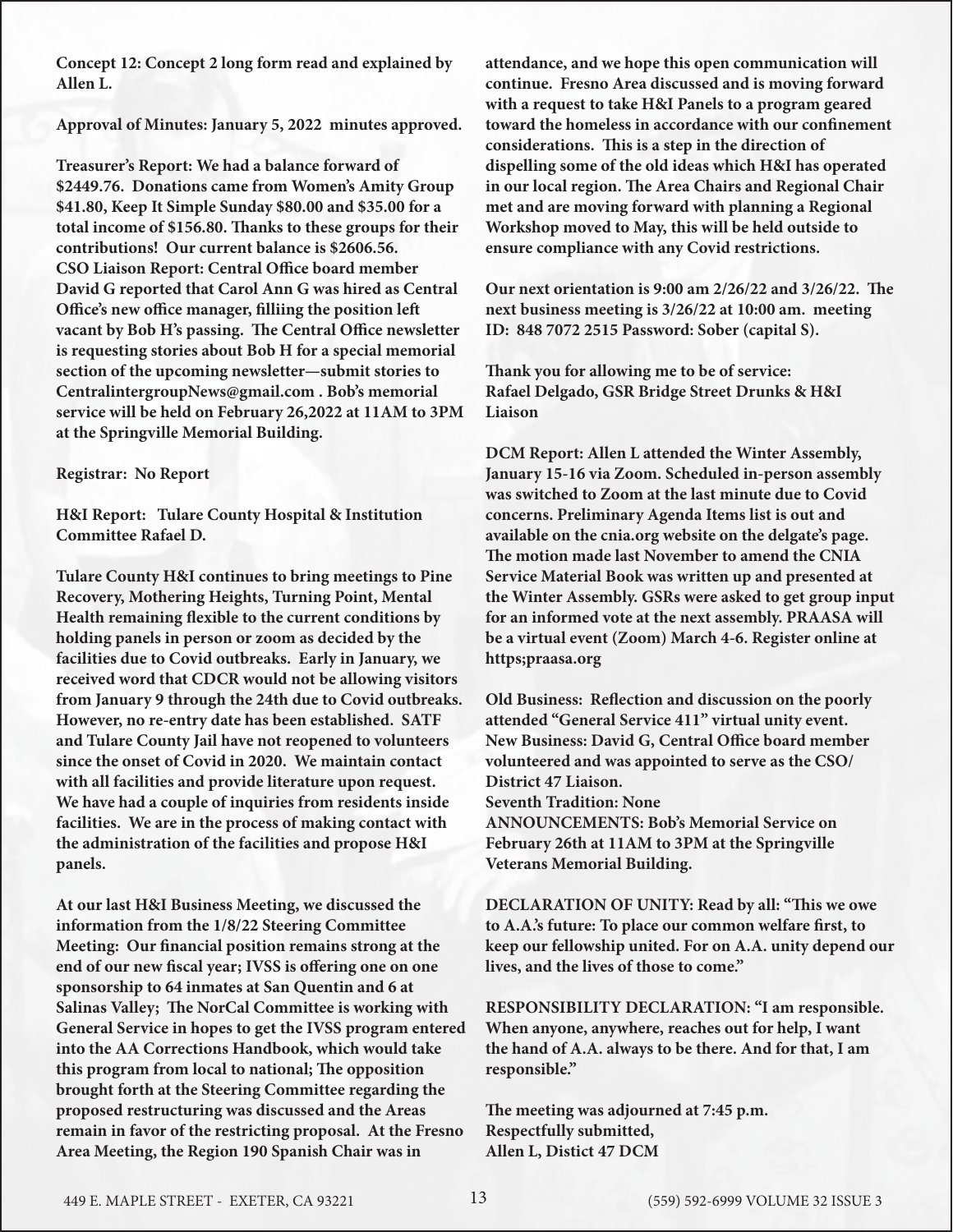## *Lighter Side of AA*

#### Shorties...

What do a law student and a recovering alcoholic have in common? They both have to pass the bar.

The son went to his dad and asked him, "Dad, what's an alcoholic?"

So the dad replied, "Do you see those four trees? Well, an alcoholic would see eight." The son replied, "But Dad, I only see two."

What do you get when you mix alcohol and literature? Tequila Mockingbird.

My dad's answer to everything is alcohol. He doesn't drink, it's just that he's really bad at crossword puzzles.

Where does a Canadian alcoholic go to get help? Eh Eh

I bought an alcoholic ginger beer. He wasn't happy.

An alcoholic law student walks into a bar. He regretted not passing the bar.

What do alcoholic horses drink? Chardonhay.

Why do mosquitoes prefer to drink alcohol instead of blood? Because it gives them a nice buzzzzzzz.

#### The Lecture

An elderly man is stopped by the police around 2 a.m. and is asked where he is going at this time of night.

The man replies, "I am on my way to a lecture about alcohol abuse and the effects it has on the human body, as well as smoking and staying out late."

The officer then asks, "Really? Who is giving that lecture at this time of night?"

## **MAKING AMENDS INVOLVES MORE THAN SAYING**





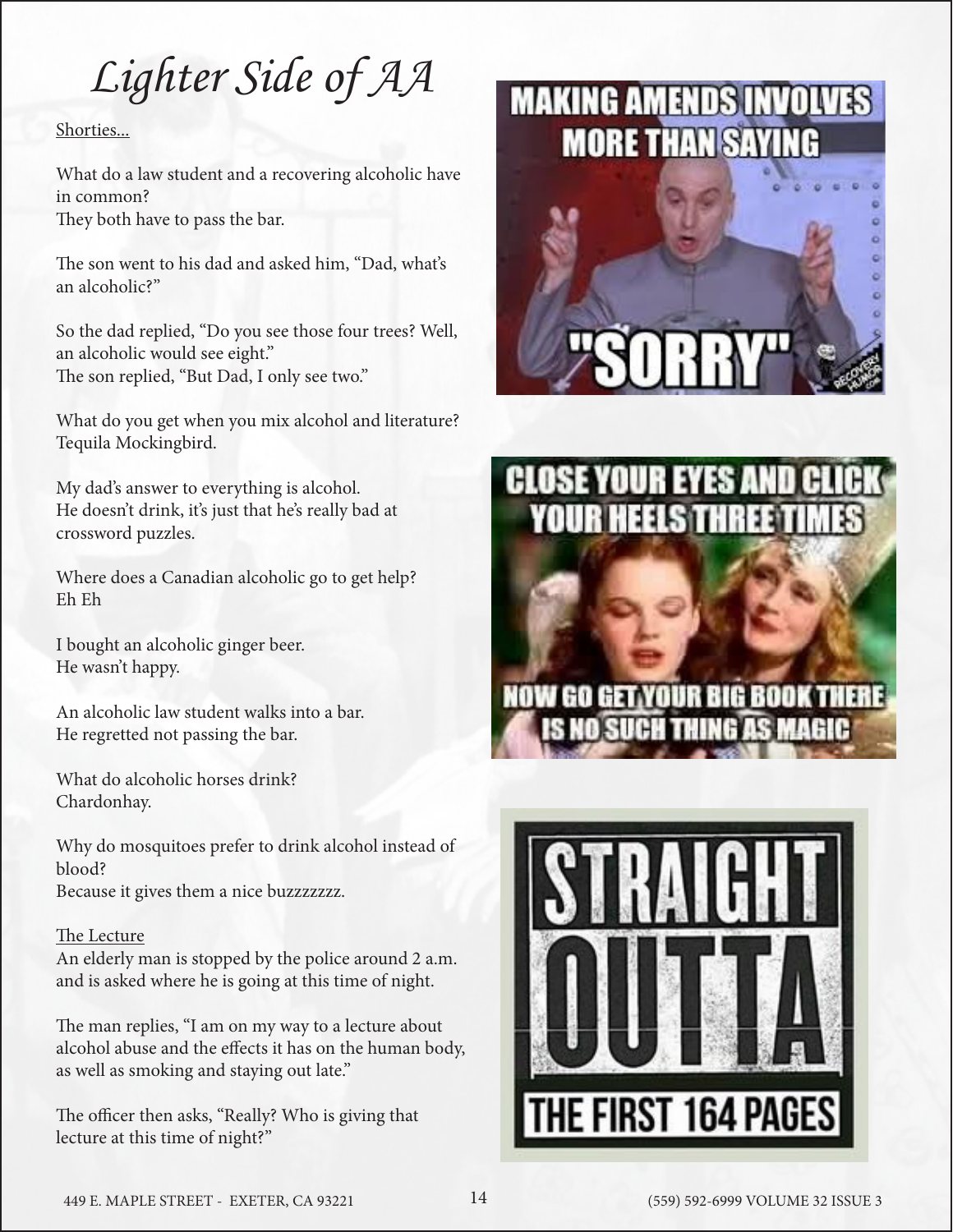# **Don't Forget!**

## **NO Sunday Speaker Breakfast In Springville**

# **Until June 12, 2022**

**Our Speaker that day** 

**Beverly M. Lancaster, CA**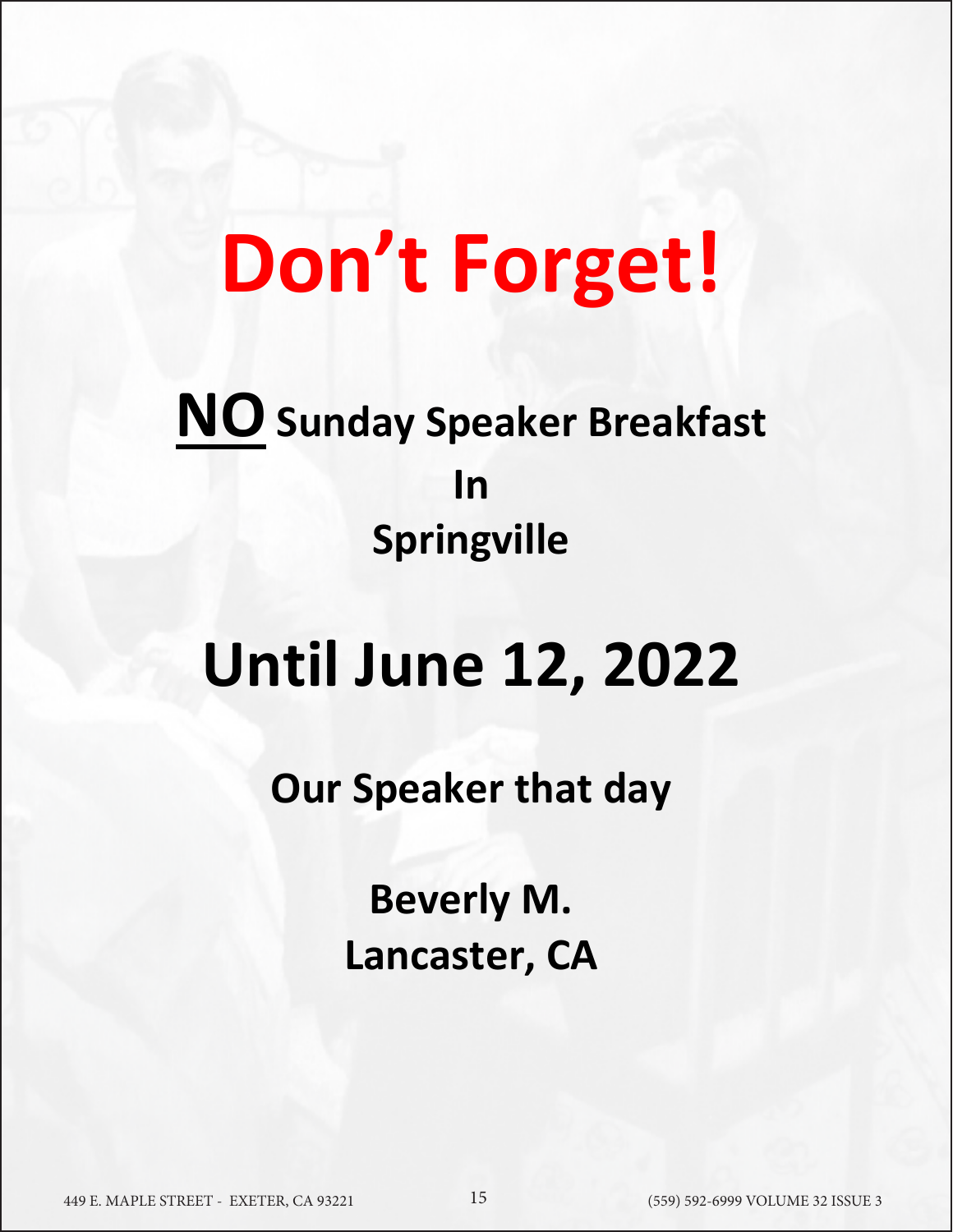# **CCCAA GOLF TOURNAMENT**



# Join Us March 20, 2022

Shot Gun 12:00 pm

**ENTRY FEE \$95** Includes: Play, Cart, Raffle Ticket, Range Balls, Lunch + 1 Drink

> Prizes & **Course Contests**

**Net First and Second Closest to Pin Longest Drive** 

## **Entry Form**

Name and the set of the set of the set of the set of the set of the set of the set of the set of the set of the set of the set of the set of the set of the set of the set of the set of the set of the set of the set of the

Address

City / Zip Code

**Phone** *Phone* 

Email and the contract of the contract of the contract of the contract of the contract of the contract of the

Register Online at www.3c-2a.org 3018 Ridge Creek Drive | Dinuba, CA 93618

## **Course Sponsorship**

□ Hole Sponsor \$200 □ Hole Sponsor + Banner \$300 Contact:  $\Box$  Jon F. 559-978-0795 □ Golf3C2A@gmail.com